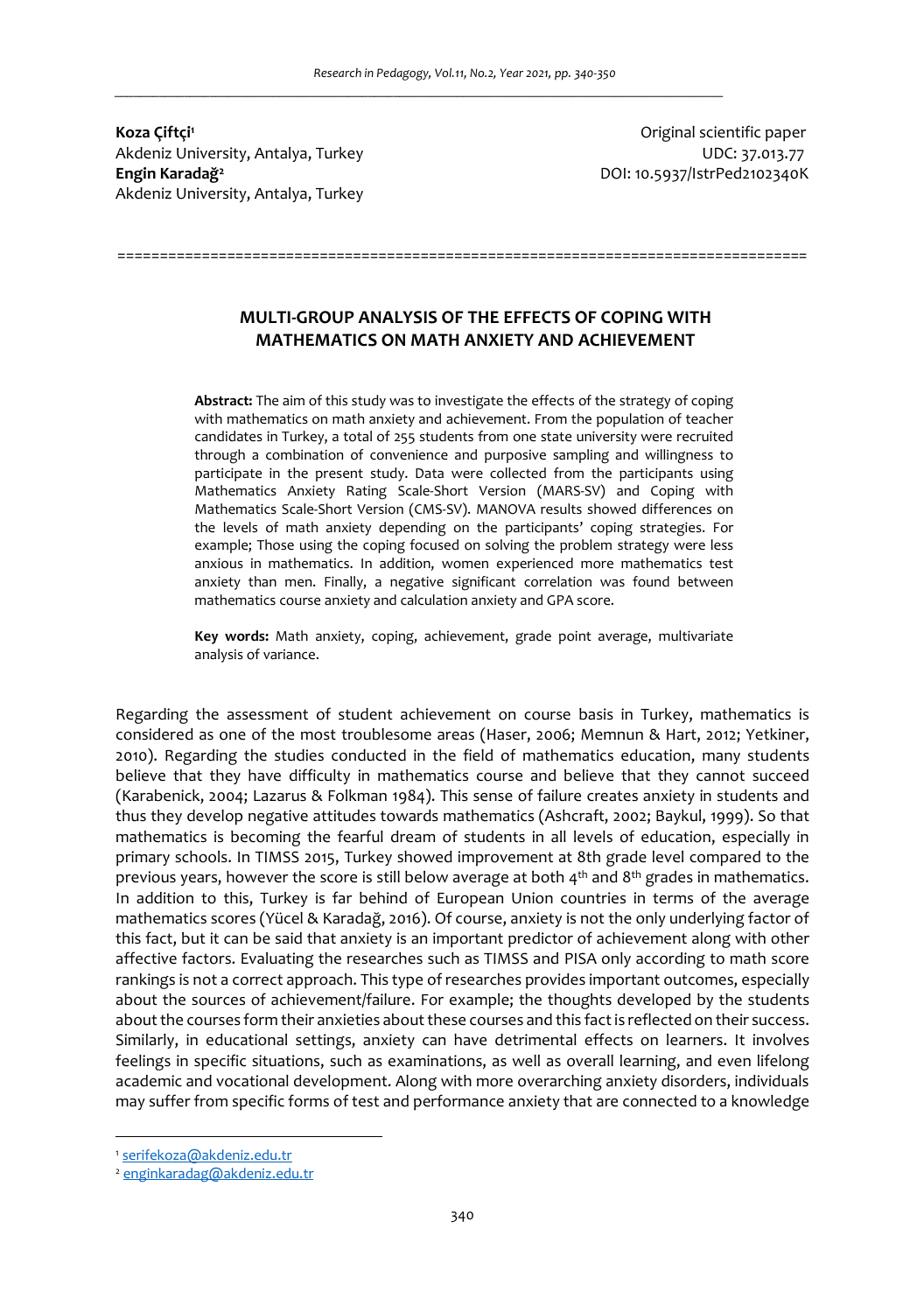domain. Clearly, the most prominent of these disorders is math anxiety (Blazer, 2011). In the literature, it is reported that math anxiety creates a sense of tension in the student, and this anxiety is effective in the loss of students' self-confidence in many areas of daily life and in solving mathematical problems (Ashcraft & Krause, 2007; Olatunde, 2009). According to Baloğlu (2001), the math anxiety is not completely negative, in some cases (e.g., few anxiety) this anxiety can function as motivator on students, but often (for example, especially in case of extreme anxiety) it has a negative impact on students' achievement and in the long term on their behavior towards mathematics.

Although the relationship between math anxiety and mathematics achievement has been investigated extensively in the literature, there is no consensus on whether the effects of math anxiety on mathematics achievement direct effects or indirect effects are (Bong, 2009; Linnenbrink, 2005; Pekrun, Elliot & Maier, 2009; Zusho, Pintrich & Cortina, 2005). For example, Cognitive Impairment Theory (CIT, Wine, 1980) and Deficit Theory (DT, Tobias, 1986) are two theories that try to explain the relationship between anxiety and achievement. According to Cognitive Impairment Theory, high anxiety level causes low achievement. On the other hand, Deficit Theory suggests that the level of anxiety increased in individuals due to low achievement (Baloğlu & Harris, 2004). Studies involving the effects of mathematics anxiety are frequently encountered in the literature. For example;

- The negative relationship between math anxiety and mathematical attitude (Sırnacı, 2010; Yenilmez & Özabacı, 2003),
- Math anxiety level of teacher candidates with a low level of belief that learning depends on effort is lower (Delice, Ertekin, Aydın & Dilmaç, 2009),
- Math anxiety and positive and negative perfectionism were significant predictors of mathematics achievement (İlhan & Öner-Sünkür, 2012),
- As the level of autonomous decision-making in motivational arrangements increases, math anxiety decreases from positive to negative direction (Durmaz & Akkuş, 2012),
- The negative relationship between math anxiety and teacher support (Erden & Akgül, 2010),
- The negative relationship between mathematics self-efficacy perception and anxiety about mathematics teaching (Ural, 2015),
- Success motivations and social benchmarks appear to be an important predictor of math anxiety (Erdoğan, Kesici & Şahin, 2011).

In addition, avoiding mathematics and areas related to mathematics, low self-esteem, learned helplessness and compulsive behaviors are among long-term effects caused by math anxiety (Fennema & Sherman, 1976; Hendel, 1980). The most important factors in the formation of these anxieties on the students are their primary school teachers, and their mathematics teachers in secondary school and high school (Berkedmir, Işık & Çıkılı, 2004; Sırmacı, 2010). This fact tells us that teachers may have an important role in the formation of math anxiety. This perturbative effect can be controlled by the arrangements to be made in teacher education. In this context, the anxiety levels of teachers and teacher candidates are considered to be important. As a result, although many researches were conducted on the variables and effects of math anxiety, the studies examining the relationship between teacher candidates' math anxiety (Elementary Mathematic Teaching and Classroom Teaching) and the ways of coping with mathematics are not found in the literature.

The aim of the study is to determine the relationship between the ways of coping with mathematics and math anxiety and achievement and thus contribute to the field of mathematics education. Accordingly, the following hypothesis are tested in this research:

- Math anxiety and strategy of coping with mathematics will show a significant difference in favor of the women and mathematics teaching students  $[H_1]$ ;
- There will be a significant negative relationship between math anxiety and strategy of coping with mathematics  $[H_2]$ ;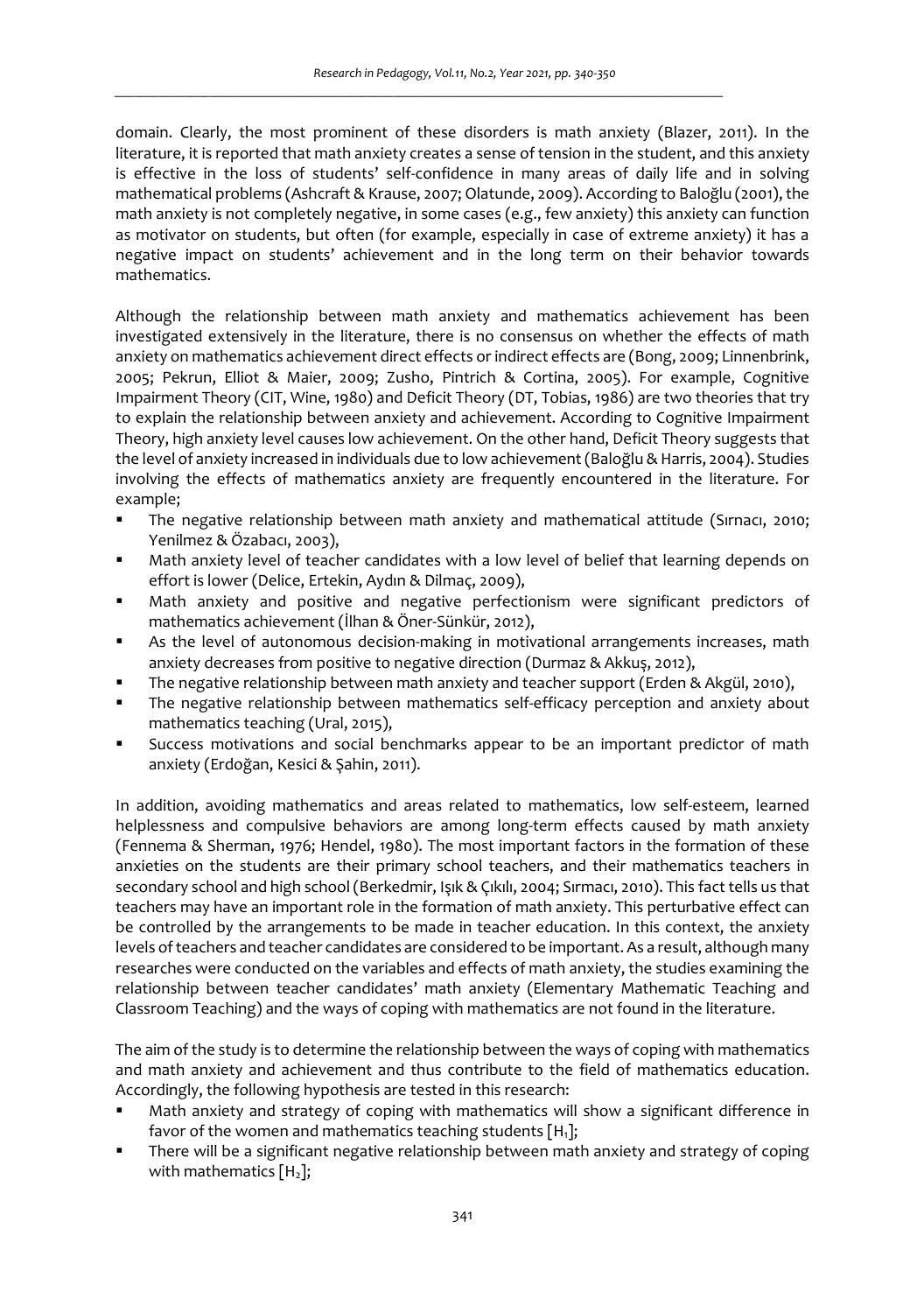- There will be a significant negative relationship between math anxiety and teacher candidates' GPA score  $[H_3]$ ;
- There will be a significant positive relationship between math anxiety and teacher candidates' GPA score  $[H_4]$ ;
- Math anxieties would differ significantly according to the dominantly preferred strategy of coping with mathematics [H5].

#### **Method**

## **Sample**

From the population of teacher candidates in Turkey, a total of 255 students from one state university were recruited through a combination of convenience and purposive sampling and willingness to participate in the present study. Of the subjects, 191 were women (75%) and 63 were men (25%); 94 were student 1st grade (76%), 25 were student  $2^{nd}$  grade (10%), 106 were student 3<sup>rd</sup> grade (41%) and 29 were student 4th grade (11%). The GPA score (Grade Point Average) of the participants varied between 1.82 and 3.80 (*M=*3,00; *SD=*0,42). Study majors represented in this research were elementary mathematics teaching (60%), and classroom teaching (%40).

### **Instruments**

### **Mathematics Anxiety Rating Scale-Short Version (MARS-SV)**

The MARS-SV was derived from the 98-item Mathematics Anxiety Rating Scale (MARS) which was adopted by Suinn and Winston (2003). The short version of MARS was revised since the original instrument is a long and time-consuming instrument with many dimensions. The MARS-SV includes 30 Likert-type items under five sub-scales (i.e, Test anxiety (TA), Course anxiety (CA), Application anxiety (AA), Social anxiety (SA) and Computation anxiety (ComA)). Baloğlu (2010) was adapted the scale into Turkish. Internal consistency of the MARS-SV data in the current study was ranged from .72 to .81 (Table 1).

# **Coping with Mathematics Scale-Short Version (CMS-SV)**

The CMS-SV includes 18 Likert-type items under there sub-scales (i.e., "Coping focused on solving the problem, Coping with reference to others, and Non-productive coping") (Ader & Erktin, 2012). The CMS-SV was prepared to evaluate the coping strategies of individuals when faced with difficulties in mathematics based on the adolescent coping model of Frydenberg and Lewis (1993). The items are rated on a 4-point Likert scale, ranging from 'always' to 'never'. *Coping focused on solving the problem* (CFSP) sub-scale consists of seven items three of which are negatively linked with this category as they still address action-oriented strategies but in a negative manner of not taking action. *Coping with reference to others* (CRO) sub-scale was enlarged to include strategies not only addressing the social dimension of coping but also included strategies involving activities "other" the directly tackling the difficulties faced in mathematics such as engaging in physical sportive activities and relaxing through one's favorite activities. This category consists of seven items in the final revised form of the scale. *Non-productive coping* (NPC) sub-scale consists of four items concerning coping strategies which do not embody an action orientation. They are emotion focused strategies such as worrying, keeping to self, blaming the self and taking refuge in religion. Internal consistency of the CMS-SV data in the current study was ranged from .75 to .81 (Table 1).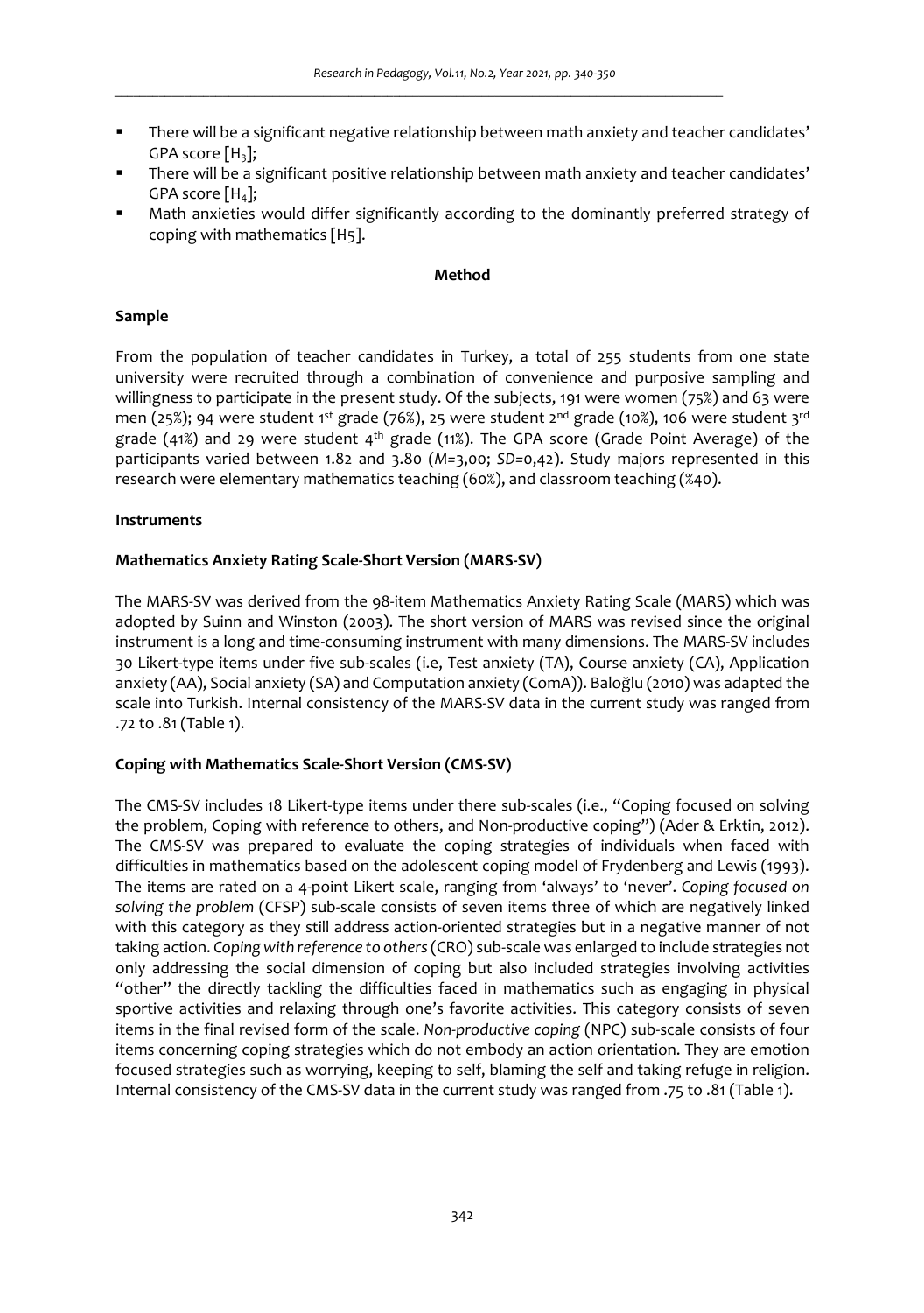# **Procedure**

After the permission to use the MARS-SV and CMS-SV was obtained, a research package including the demographic questions and the items of the MARS-SV and CMS-SV was assembled. Students were contacted during their classes and informed about the study. The participants signed consent forms, and which took approximately 20 minutes. The gender and field of the participants were compared with independent t-test in terms of research variables and the relationships between the variables were examined by Pearson moments product correlation coefficient. In the research, the statistical differences of participants' math anxiety scores were examined by Multivariate Analysis of Variance (MANOVA) according to the strategy that they dominantly preferred among the strategies of coping with mathematics. In the literature, it is recommended to conduct a single multiple variance analysis for theoretically and statistically interrelated variables of MARS-SV subscales instead of conducting a separate one-way analysis of variance for each. Therefore, MANOVA analyzes were performed on the linear combination of six sub-scales of MARS-SV. Data were screened for the assumptions of parametric statistics. Normality, homogeneity of variances, and linearity assumptions for each cell were tested at multivariate level. In a non-orthogonal design, MANOVA was used to test five dependent variables of the strategy of coping with mathematics (Test anxiety, Course anxiety, Application anxiety, Social anxiety and Computation anxiety). The independent variable was the dominantly preferred strategy of coping with mathematics (Coping focused on solving the problem (CFSP), Coping with reference to others (CRO), and nonproductive coping (NPC)). For both analyses, if a multivariate significance was found, analysis proceeded with univaraite *F*-tests (Tabachnick & Fidell, 2007). In addition to, multivariate test statistics values, *F*s, and statistical significances, effects sizes ( $\eta$ <sup>2</sup>) and power estimates were reported. Effect sizes were reported as eta-squared (Burba, Petrosko, & Boyle, 2001). As suggested by Cohen (1992), 0.01 is a small effect, 0.06 a moderate effect, and 0.14 is a large effect. In the data analyses carried out in the current study, significance was set at *p*<.05. The Statistical Package for Social Sciences (SPSS) 20.0 was used to code and analyze the data.

#### **Findings**

The study described participants' math anxiety and most and least preferred coping behaviors for coping with mathematics (Table 1). The most common math anxieties that participants experienced were Math Test Anxiety (*M*=3.45, *SD=*0.85) and Math Course Anxiety (*M=*2.95, *SD=*0.86). Whereas the least common math anxieties were Calculation Anxiety (*M=*1.38, *SD=*0.71) and Social Anxiety (*M=*1.62, *SD=*0.80). The research revealed that regarding the strategy of coping with mathematics participants' most preferred mathematics strategy was Coping focused on solving the problem (*M=*3.17, *SD=*0.52), whereas the least preferred was Coping with reference to others (*M*=2.56, *SD*=0.56).

The sub-scales of MARS-SV and CMS-SV and the differences in terms of gender and field were analyzed by *independent t-test* (Table 1). Female participants (*M=*3.53, *SD=*0.81) were found to experience Math Test Anxiety more than male participants (*M=*3.20, *SD=*0.95) (t (253) = 2.71, p <.01). On the other hand, males experience Calculation Anxiety (*M*=1.59, *SD*=0.97) more than females (M=1.32, SD=0.59) (t<sub>(253)</sub> =-2.62, p<.01). The mean score of women in the three sub-scale scores of CMS-SV was significantly higher than the mean score of men (*p*<.05).

Regarding Social Anxiety and Calculation Anxiety sub-scales of MARS-SV, the mean score of classroom teaching students was significantly higher than that of mathematics teaching students (p <.01). Mathematics teaching students (*M=*2.64, *SD=*0.54) used "Coping with reference to others" strategy more than classroom teaching students (*M=*2.45, *SD=*0.56) (t (253) = 2.65, p <.01). According to these results, the hypothesis 1 developed at the beginning of the research was rejected.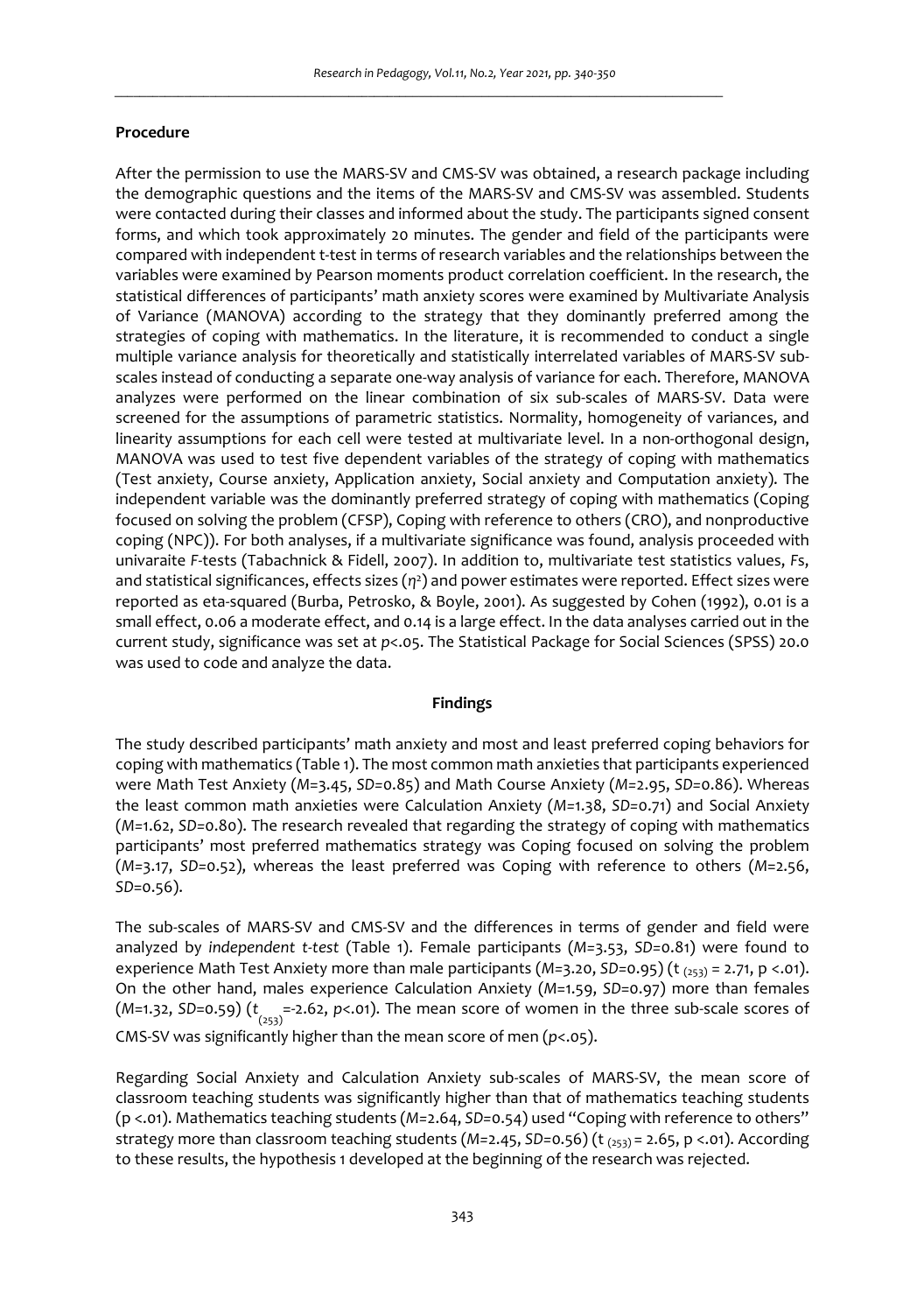| Sub-scales                                                                                                                 |       |      |      |      | Female                   |                | Male | t              | М    |                      | S    |      |                 |
|----------------------------------------------------------------------------------------------------------------------------|-------|------|------|------|--------------------------|----------------|------|----------------|------|----------------------|------|------|-----------------|
|                                                                                                                            | Alpha | М    | SD   | М    | SD                       | М              | SD   |                | М    | SD                   | M    | SD   | t               |
| <b>Mathematics Anxiety Rating Scale-Short Version</b>                                                                      |       |      |      |      |                          |                |      |                |      |                      |      |      |                 |
| MARS-SV total                                                                                                              | .92   | 2.29 | 0.62 | 2.30 | 0.58                     | 2.26           | 0.75 | .51            | 2.26 | 0.58                 | 2.34 | 0.69 | $-0.98$         |
| <b>TA</b>                                                                                                                  | .76   | 3.45 | 0.85 | 3.53 | 0.81                     | 3.20           | 0.95 | $2.71***$      | 3.46 | 0.85                 | 3.43 | 0.87 | 0.26            |
| CA                                                                                                                         | .75   | 2.95 |      |      | 0.86 2.98 0.84 2.83 0.93 |                |      | 1.19           | 2.94 | 0.85                 | 2.95 | 0.89 | $-0.13$         |
| AA                                                                                                                         | .81   | 2.07 |      |      | 0.86 2.08 0.85 2.05 0.90 |                |      | .21            |      | $2.06$ $0.83$ $2.08$ |      | 0.92 | $-0.23$         |
| SA                                                                                                                         | .72   | 1.62 |      |      | 0.80 1.62 0.75 1.62 0.94 |                |      | $-.06$         | 1.55 | 0.73                 | 1.72 | 0.89 | $-1.64***$      |
| ComA                                                                                                                       | .8٥   | 1.38 | 0.71 |      | 1.32 0.59 1.59           |                | 0.97 | $-2.62**$ 1.30 |      | 0.62                 | 1.51 |      | $0.83 - 2.36**$ |
| <b>Coping with Mathematics Scale-Short Version</b>                                                                         |       |      |      |      |                          |                |      |                |      |                      |      |      |                 |
| <b>CFSP</b>                                                                                                                | .79   | 3.17 | 0.52 | 3.21 |                          | 0.50 3.06 0.56 |      | $1.98*$        | 3.16 | 0.52                 | 3.18 | 0.52 | $-19$           |
| <b>CRO</b>                                                                                                                 | .75   | 2.56 | 0.56 |      | 2.65 0.52 2.32 0.58      |                |      | $4.21***$      | 2.64 | 0.54                 | 2.45 | 0.56 | $2.65***$       |
| <b>NPC</b><br>rran about a fact of the said and the south of a same about the outcome of the same above. Also would be the | .81   | 2.62 | 0.53 |      | 2.66 0.53 2.49           |                | 0.51 | $2.20*$        | 2.61 | 0.54                 | 2.62 | 0.51 | $-13$           |

*Table 1. MARS-SV and CMS-SV Sub-scale means, standard deviations, internal consistency coefficients, and t-test results according to gender and field* 

**CFSP**: Coping focused on solving the problem; **CRO**: Coping with reference to others; **NPC**: Non-productive coping; **TA**: Test anxiety; **CA**: Course anxiety; **AA**: Application anxiety; **SA**: Social anxiety; **ComA**: Computation anxiety; **M**: Mathematics teaching; **CT**: Classroom teaching

The relationships between MARS-SV and CMS-SV sub-scales and GPA score were analyzed through Pearson-moment Correlation Coefficient (Table 2). The results are:

- Overall MARS-SV showed that TA, AA had negative significant correlation with CFSP and positive significant correlation with CRO, whereas it had no significant relationship with NPC and GPA score.
- It showed that CA had negative significant correlation with CFSP and GPA score, and positive significant correlation with CRO, but no significant relationship with NPC.
- It showed that SA had negative significant correlation with CFSP, whereas it had no significant relationship with CRO, NPC and GPA score.
- It showed that ComA had negative significant correlation with CFSP, NP and GPA score, and positive significant correlation with CRO.

The results showed that there was significant correlation between overall MARS-SV, its sub-scales and CMS's sub-scales; therefore, hypothesis 2 was supported. However, regarding overall MARS-SV and its sub-scales, only CA and ComA had negative significant correlation with GPA SCORE. Therefore, hypothesis 3 was rejected except for CA and ComA.

Regarding the sub-scales of CMS-SV, the results showed that CFSP had positive significant correlation with GPA score, NPC had negative significant correlation with GPA score and CRO had no significant relationship with GPA score. Therefore, hypothesis 4 was supported except for CRO.

| Sub-scales                                            |        |                          |  |                          | D | o | 10 |
|-------------------------------------------------------|--------|--------------------------|--|--------------------------|---|---|----|
| <b>Mathematics Anxiety Rating Scale-Short Version</b> |        |                          |  |                          |   |   |    |
| 1- MARS-SV total                                      |        |                          |  |                          |   |   |    |
| $2 - TA$                                              | $.71*$ | $\overline{\phantom{a}}$ |  |                          |   |   |    |
| $3 - CA$                                              | $.77*$ | $.79*$                   |  |                          |   |   |    |
| $4 - AA$                                              | $.77*$ | $.29^*$ $.37^*$          |  | $\overline{\phantom{a}}$ |   |   |    |

*Table 2. MARS-SV, CMS-SV and GPA SCORE Correlation Matrix*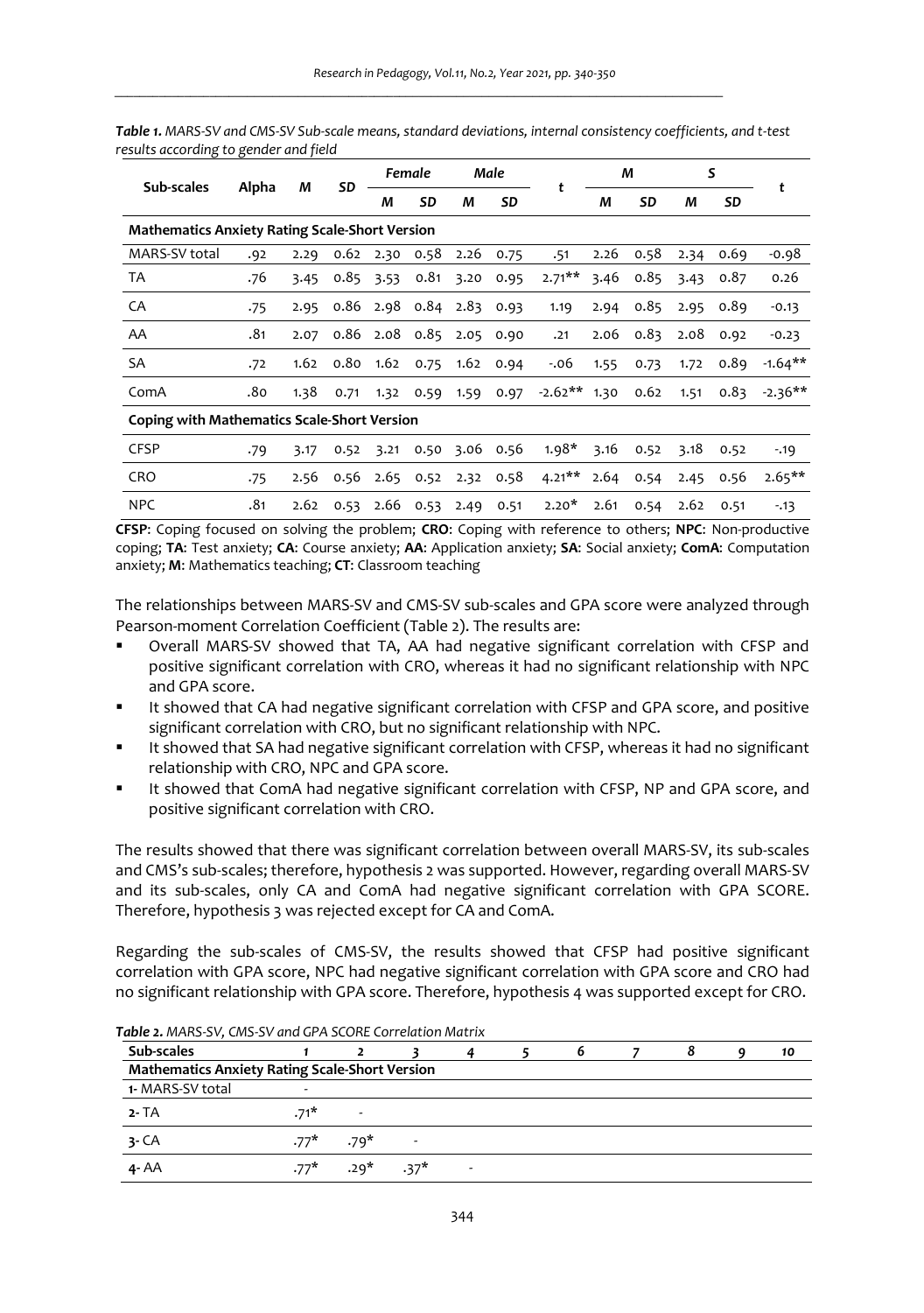| $5 - SA$                                           | $.81*$ | $.32*$  | $.37*$          | $.72*$                              | $\sim 100$ km s $^{-1}$ |                         |        |                          |                          |  |
|----------------------------------------------------|--------|---------|-----------------|-------------------------------------|-------------------------|-------------------------|--------|--------------------------|--------------------------|--|
| 6- ComA                                            | $.73*$ | $.23*$  | $.35^*$ $.54^*$ |                                     | $.73*$                  | $\sim 100$ km s $^{-1}$ |        |                          |                          |  |
| <b>Coping with Mathematics Scale-Short Version</b> |        |         |                 |                                     |                         |                         |        |                          |                          |  |
| 7- CFSP                                            | $-39*$ | $-.20*$ |                 | $-.41^*$ $-.28^*$ $-.27^*$ $-.31^*$ |                         |                         |        |                          |                          |  |
| <b>8- CRO</b>                                      | $.42*$ | $.46*$  | $.40*$          | $.27*$                              | .25                     | $.21*$                  | $-16*$ | $\overline{\phantom{a}}$ |                          |  |
| $9 - NPC$                                          | $-.07$ | .03     | .01             | $-12$                               | $-.12$                  | $-.12*$                 | $.39*$ | .02                      | $\overline{\phantom{a}}$ |  |
| 10- GABO                                           | $-12$  | $-0.06$ | $-23*$          | $-0.00$                             | .01                     | $-18*$                  | $.46*$ | $-.02$                   | $-17*$                   |  |

\**p<*.05, \*\**p<*.01

Regarding the strategy of coping with mathematics, 188 (73.7%) of the teacher candidates who participated in the study stated that they were dominantly preferring "Coping focused on solving the problem" strategy, 43 of them (16.9%) "Coping with reference to others" strategy and 24 of them (9.4%) "Nonproductive coping" strategy. One-way analysis of variance (ANOVA) was used to determine whether these three groups differ in terms of overall MARS-SV scores. Table 3 shows the means and standard deviations of overall MARS-SV and its sub-scales scores of the participants from these three groups and F-test results of overall MARS-SV. As seen, a statistically significant difference was found between the groups in the overall math anxiety dimension. Tukey post-hoc showed that the following differences between groups are significant: the group that uses CFSP strategy for coping with mathematics and the group that uses CRO strategy (mean difference = -.62, *p<*.01); the group that uses CRO strategy and the group that uses NFC strategy (mean difference =.35, *p<*.05); but no significant difference was observed between the group that uses CFSP strategy and the group that uses NFC strategy (mean difference = -.26, *p>*.05).

|                      | <b>Coping with Mathematics</b> |      |      |            |            |      |         |  |  |
|----------------------|--------------------------------|------|------|------------|------------|------|---------|--|--|
|                      | <b>CFSP</b>                    |      |      | <b>CRO</b> | <b>NPC</b> |      |         |  |  |
|                      | M                              | SD   | М    | SD         | М          | SD   | F       |  |  |
| <b>MARS-SV total</b> | 2.16                           | 0.53 | 2.78 | 0.76       | 2.43       | 0.56 | 13.704* |  |  |
| $1 - TA$             | 3.30                           | 0.83 | 4.01 | 0.74       | 3.59       | 0.83 |         |  |  |
| $2 - CA$             | 2.75                           | 0.80 | 3.60 | 0.76       | 3.29       | 0.88 |         |  |  |
| $3 - AA$             | 1.96                           | 0.78 | 2.53 | 1.11       | 2.08       | 0.71 |         |  |  |
| $4 - SA$             | 1.51                           | 0.66 | 2.04 | 1.13       | 1.67       | 0.91 |         |  |  |
| 5- ComA              | 1.28                           | 0.55 | 1.74 | 1.12       | 1.51       | 0.74 |         |  |  |

*Table 3. Comparison of Overall MARS-SV and its Sub-Scale Scores regarding Dominantly Preferred Strategy of Coping with Mathematics* 

\**p<*.01

Significant correlation coefficients found between MARS-SV sub-scale scores indicate that these sub-scales are interrelated (Table 2). It is recommended to conduct a single multiple variance analysis for theoretically and statistically related variables instead of conducting a separate one-way analysis of variance for each of them. For this reason, the statistical differentiation of the three groups which were predominantly preferred from the strategies of coping with mathematics in five MARS-SV sub-scales were examined with Multivariate Analysis of Variance (MANOVA). MANOVA analyzes were performed on the linear combination of these five sub-scales. Due to the differences in the number of students between the cells, non-orthogonal pattern was applied.

The data show that the variance-covariance homogeneity assumption required for variance analysis was satisfied (Box *M*=21.538, F = 1.17, p> .05). In addition, homogeneity test for regression and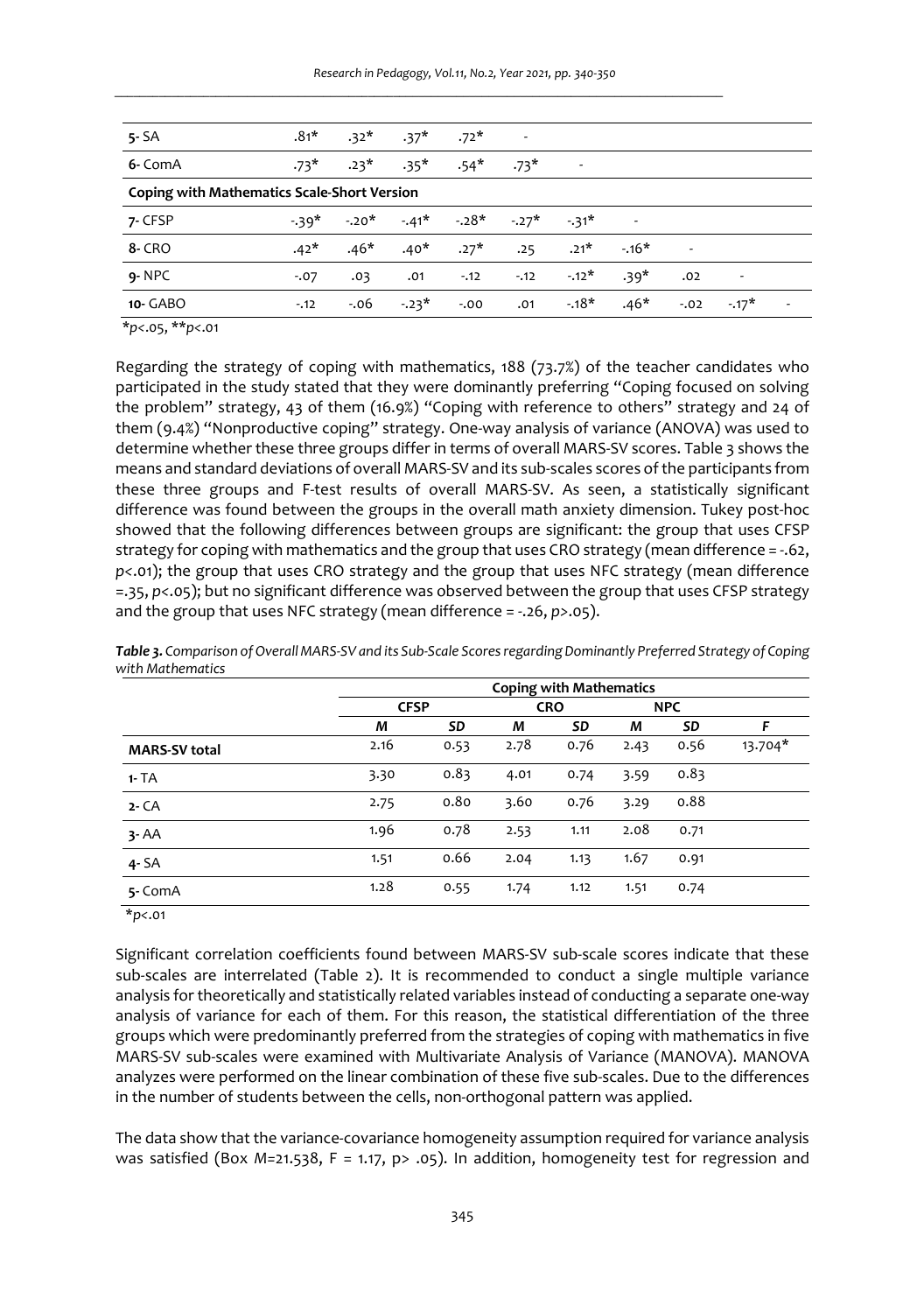general regression homogeneity test for MANOVA indicated that these assumptions were satisfied (p> .05). A significant multiple variance effect for the three groups of different strategies for coping with mathematics was found (*Wilks' λ*=.09, *F*= 5.21, *p<*.01). The relationship between coping with mathematics strategies and combined dependent variables is moderate  $(\eta^2 = 0.9)$ .

Since the overall MANOVA showed a significant difference for the preferred strategy of coping with mathematics groups, the nature of this difference was examined in more detail. Participants who were using CFSP, CRO and NPC strategies in coping with mathematics have significantly differentiated in all sub-scales of MARS-SV. The group using CFSP strategy was found to be less anxious about mathematics on all sub-scales.

| <b>Dependent Variable</b> | Type III Sum of<br><b>Squares</b> | df             | <b>Mean Square</b> | F     | p   | Eta-squared |
|---------------------------|-----------------------------------|----------------|--------------------|-------|-----|-------------|
| $1 - TA$                  | 18.21                             |                | 9.10               | 13.70 | .00 | .09         |
| $2 - CA$                  | 28.58                             | $\overline{2}$ | 14.29              | 22.52 | .00 | .15         |
| 3- AA                     | 11.68                             |                | 5.84               | 8.30  | .00 | .06         |
| $4 - SA$                  | 9.68                              | $\mathcal{P}$  | 4.84               | 7.93  | .00 | .05         |
| 5- ComA                   | 7.67                              |                | 3.80               | 7.91  | .00 | .05         |

*Table 4. Differences in MARS-SV Sub-Scales regarding Preferred Strategy of Coping with Mathematics* 

### **Discussion and Conclusion**

This research focused on the relationship between the ways of coping with mathematics and math anxiety and achievement. Findings showed that there was a negative significant relationship between overall math anxiety, mathematics test anxiety and application anxiety and using CFSP strategy in coping with mathematics, whereas there was a positive significant relationship between them and using CRO strategy. In addition to the findings, there was a negative correlation between CFSP strategy and math test anxiety and calculation anxiety. Although no study is available to directly compare the results of this study, Skaalvik's (2018) study on secondary school students contains similar findings. Notably, the evidence also indicates that the use of adaptive versus maladaptive coping strategies in response to math difficulties is significantly predictive of math anxiety. Children who more often respond to mathematical challenges with problem-focused coping mechanisms such as strategizing report significantly lower math anxiety. In contrast, children who tend to use maladaptive defensive strategies such as concealment experience higher levels of math anxiety.

In addition, there was no correlation between GPA score and the sub-scales of math anxiety (except mathematics course anxiety sub-scale). Regarding the studies in the literature, the relationships observed between academic achievement and math anxiety are low and old-dated. Data from the PISA studies with 15- to 16-year old confirm these results on an international level. Within and across countries, math anxiety correlates negatively with PISA math task achievement. This relationship remained stable over several assessment periods (Lee, 2009; OECD, 2013). The review of the obtained results revealed that, as mentioned in the introduction of this research, the relationship between math anxiety and achievement cannot be fully elucidated. This situation may be caused by a complex relationship between the two variables, so the cases should be studied in more depth.

Findings suggested that those, who use CFSP strategy in coping with mathematics, are likely to experience less math anxiety. When individuals start to use CFSP strategy dominantly to cope with mathematics, they experience less math anxiety. In addition, the GPA scores of the participants who use this strategy were significantly higher than the participants who adopted other strategies. Similar findings were found in the studies of Aner and Ertkin (2010). That coping styles are associated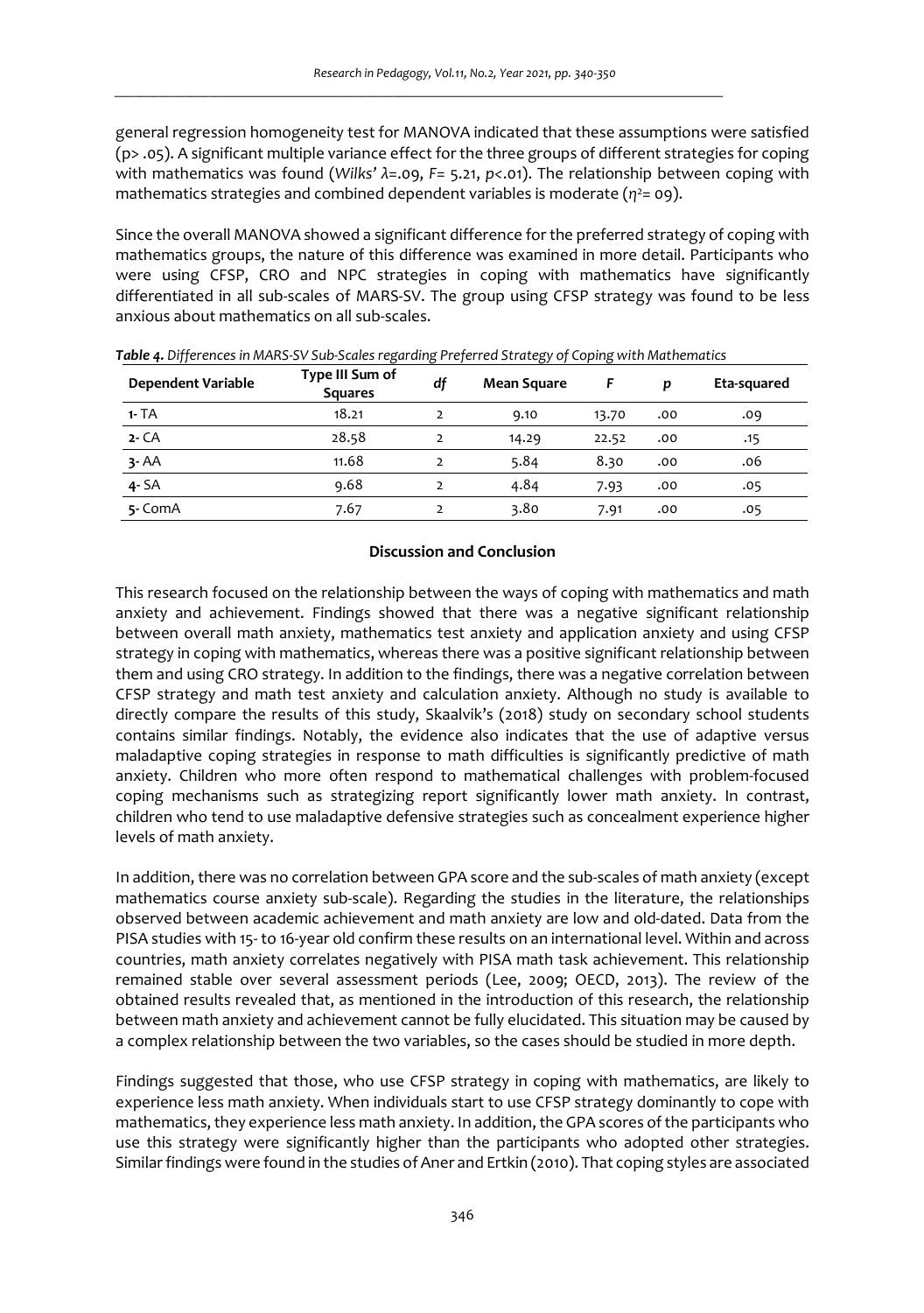with low levels of anxiety and high levels of mathematics achievement was inferred from the regression weights. On the other hand, the frequent use of "coping focused on solving the problem" strategies, described broadly as task-oriented, active attempts to overcome difficulty, appeared to be a source of anxiety in the final model and served to decrease mathematics achievement. On the other hand, CFSP strategy is mostly used by women and mathematics teaching students. The findings indicate that CFSP strategy can be useful for individuals not only to cope with anxiety but also to increase their academic achievement. In this study, the role of the gender and field differences on the relationship between coping with mathematics and math anxiety was also investigated. Findings revealed that men and women differ in both coping with mathematics and math anxiety. Women are more concerned about mathematics test anxiety and men are more concerned about calculation anxiety. Similarly, the findings of the study conducted by Baloğlu and Harris (2004) on 559 university students revealed that the level of anxiety was higher in male students than in females regarding numeric operations anxiety dimension. In addition, in the same study no significant difference was found between two genders in terms of mathematics course anxiety. Therefore, examining gender differences in terms of math anxiety is a very complex task, which constitutes one of the clearest findings of this research. And also; females are more at risk in terms of math anxiety than males (Jameson, 2013; Leggett, 2016; Stoet, Bailey, Moore & Geary, 2016). Although girls have the ability to succeed in math, the stereotype that math is a masculine subject puts a great amount of pressure on them to perform (Jameson, 2013). In addition, regarding the field of teacher candidates, classroom teaching students experienced both social anxiety and calculation anxiety more. On the other hand, class teaching students used CRO strategy in coping with mathematics more than mathematics teaching students.

# **Limitations and Directions for Future Research**

In this study, it was found that there were significant relationships between the ways of coping with mathematics and math anxiety. In this context, suggestions for the theoretical and practical areas for advanced research are as follows:

- The cross-sectional nature of research design has hampered deeper understanding of the relationship between coping with mathematics and math anxiety and achievement. Therefore, it may be useful to conduct a longitudinal study using mixed-method approaches for addressing the research problem more comprehensively.
- The research showed the important effects of coping with mathematics on math anxiety. However, it doesn't mean these effects are causal. Future studies may use real experimental designs to investigate whether the impact of mathematics on math anxiety is causal or not.
- Based on the findings of this study, it was concluded that CFSP strategy could be useful in coping with math anxiety and women could significantly benefit more from CFSP strategies.
- In conclusion, it can be said that strategies to reduce math anxiety can be taught to students to help them reduce their anxiety levels.

The most important limitation of the research is being conducted on teacher candidates (from the same faculty). In addition, data were collected from one faculty and evaluated. In this respect, the generalizability of the findings is limited. In the study, data were collected by self-report, which caused common method bias. This may have led to an artificial increase in the observed correlations. Although this limitation cannot be completely eliminated in the research, errors can be reduced to minimum levels. Therefore, necessary measures were taken during the collection stage of the data with the recommended practices within the scope of this research. First of all, the research was conducted in two different teaching areas and 4 different class levels. The validity and reliability of the scale used in the data collection phase of the research were tested. Secondly, it was expressed to the participants in the face-to-face interviews that the answers would be kept in full confidentiality and not be disclosed. In addition, the questionnaire form which was applied to the participants was arranged as items related to independent variables were located before the items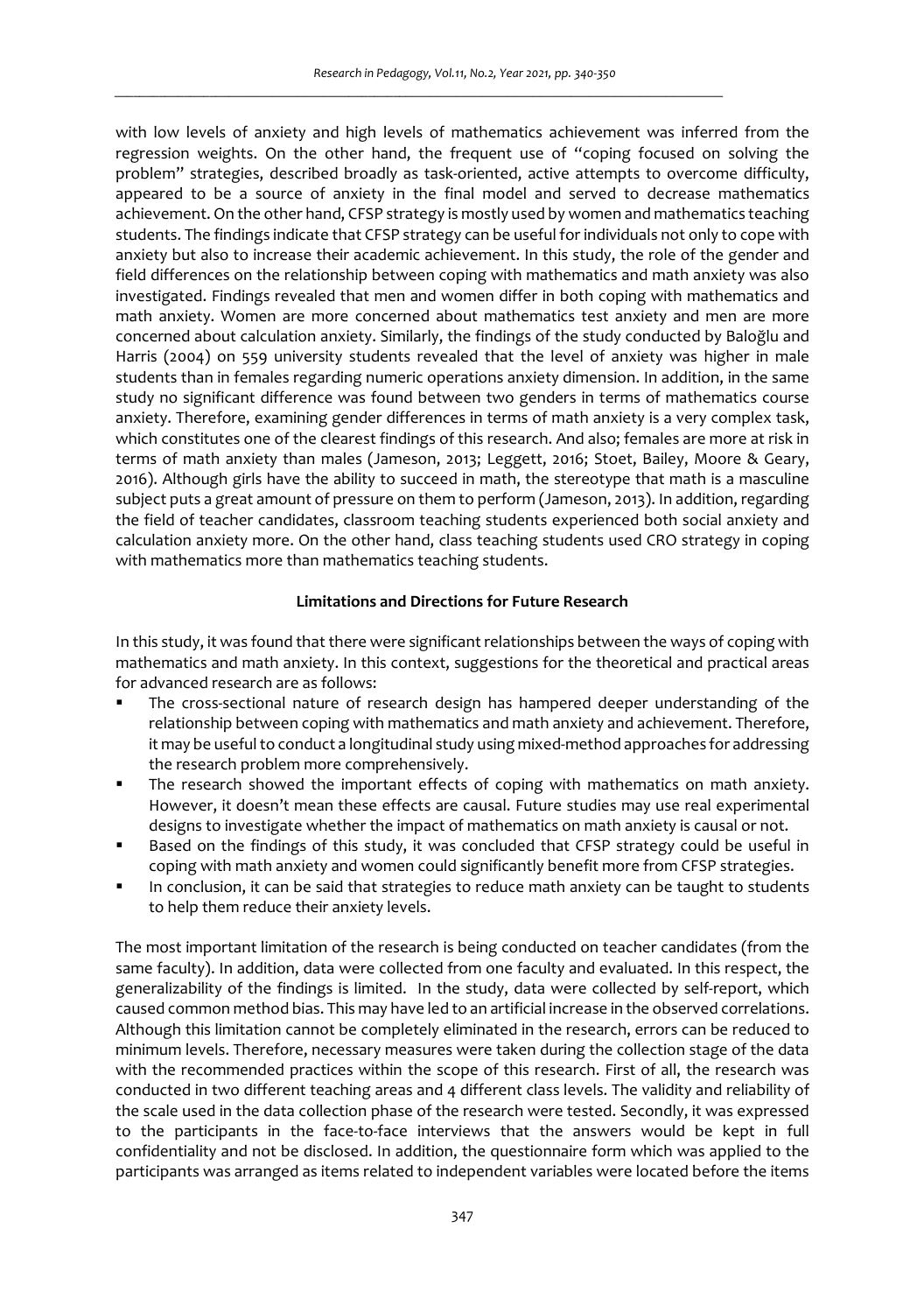related to the dependent variables.

### **References**

- Ader, E., & Erktin, E. (2010). Coping as self-regulation of anxiety: A model for math achievement in high-stakes tests. *Cognition, Brain, Behavior*, *14*(4), 311.
- Ader, E., & Erktin, E. (2012). Development of the revised form of the coping with mathematics scale. *Procedia-Social and Behavioral Sciences*, *47*, 974-980.
- Ashcraft, M. H. (2002). Math anxiety: Personal, educational, and cognitive consequences. *Current Directions in Psychological Science, 11,* 181–185.
- Ashcraft, M. H., & Krause, J. A. (2007). Working memory, math performance, and math anxiety. *Psychonomic bulletin & review*, *14*(2), 243-248.
- Baloğlu M., & Harris, M. C. (2004). Çeşitli başa çıkma yolları ile matematik kaygısı arasındaki ilişki. *Eurasian Journal of Educational Research*, 16, 95-101.
- Baloğlu, M. (2001). Matematik korkusunu yenmek. *Kuram ve Uygulamada Eğitim Bilimleri Dergisi, 1*(1), 59-76.
- Baloğlu, M. (2010). An investigation of the validity and reliability of the adapted mathematics anxiety rating scale-short version (MARS-SV) among Turkish students. *European Journal of Psychology of Education*, *25*(4), 507-518.
- Baykul, Y. (1999). İlköğretimde matematik öğretimi, öğretmen el kitabı: Modül 6. *Ankara: Milli Eğitim Yayınları*.
- Berkedmir, M., Işik, A., & Çikili, Y. (2004). Matematik kaygısını oluşturan ve artıran öğretmen davranışları ve çözüm yolları. *Eurasian Journal of Educational Research, 16*, 88-94.
- Blazer, C. (2011). Strategies for reducing math anxiety [Information capsule]. Available from: https://eric.ed.gov/?id=ED536509.
- Bong, M. (2009). Age-related differences in achievement goal differentiation. *Journal of Educational Psychology, 101,* 879–896. https://doi.org/10.1037/a0015945.
- Burba, F. J., Petrosko, J. M., & Boyle, M. A. (2001). Appropriate and inappropriate instructional behaviors for international training. *Human Resource Development Quarterly*, *12*(3), 267-283.
- Cohen, J. (1992). A power primer. *Psychological bulletin*, *112*(1), 155.
- Delice, A., Ertekin, E., Aydın, E., & Dilmaç, B. (2009). Öğretmen adaylarının matematik kaygısı ile bilgibilimsel inançları arasındaki ilişkinin incelenmesi. *Uluslararası İnsan Bilimleri Dergisi*, *6*(1), 361-375.
- Durmaz, M., & Akkuş, R. (2012). Ortaöğretim öğrencilerinin (10. Sınıf) temel psikolojik ihtiyaçlarının karşılanmışlık düzeyleri, motivasyon ve matematik kaygısı arasındaki ilişkilerin belirlenmesi. http://acikerisim.siirt.edu.tr/handle/123456789/640
- Erden, M., & Akgül, S. (2010). Predictive power of math anxiety and perceived social support from teacher for primary students' mathematics achievement. *Journal of Theory & Practice In Education*, *6*(1), 3-16.
- Erdoğan, A., Kesici, Ş., & Şahin, İ. (2011). Prediction of high school students\'mathematics anxiety by their achievement motivation and social comparison. *Elementary Education Online, 10*(2), 646-652.
- Fennema, E., & Sherman, J. A. (1976). Fennema-Sherman Mathematics Attitude Scale: Instruments designed to measure attitudes toward the learning of mathematics by females and males. *JAS Catalog of Selected Documents in Psychology, 6*, 31.
- Frydenberg, E., & Lewis, R. (1993). *Manual: The adolescent coping scale*. Australian Council for Educational Research: Melbourne.
- Haser, C. (2006). *Investigation of preservice and inservice teachers' mathematics related beliefs in Turkey and the perceived effect of middle school mathematics education program and the school contexts on these beliefs*. (Doctoral dissertation). Available from ProQuest Dissertations and Theses database. (UMI NO: 3236322).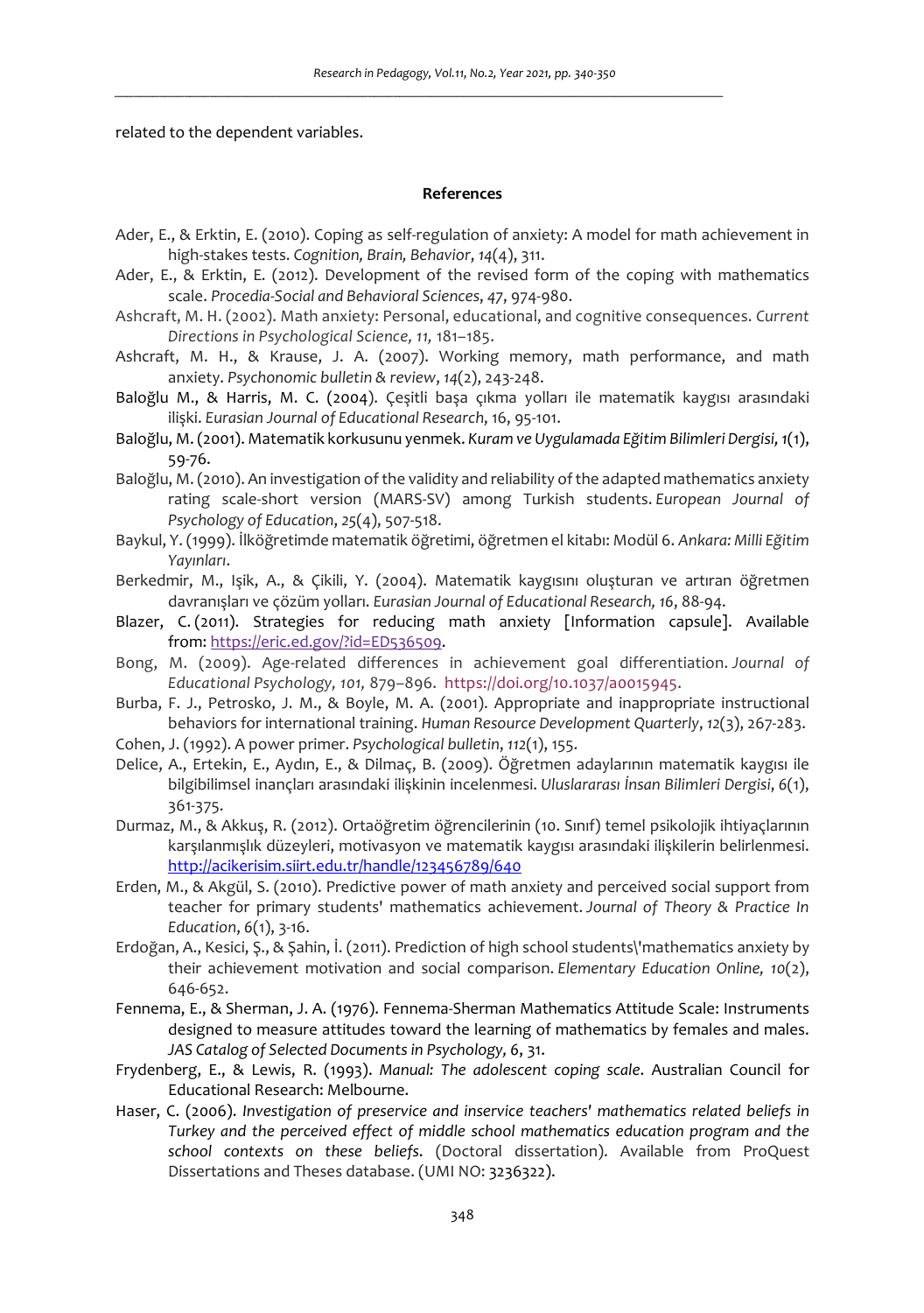- Hendel, D. D. (1980). Experiential and affective correlates of math anxiety in adult women. *Psychology of Women Quarterly, 5*, 219-230.
- İlhan, M., & Sünkür, M. Ö. (2012). Predictive power of math anxiety, positive and negative perfectionism for 8th grade students' mathematıcs achievement. *Mersin Üniversitesi Eğitim Fakültesi Dergisi*, *8*(1), 178-188.
- Jameson, M. M. (2013). The Creation and Validation of a Math Anxiety Scale for Children. *PsycEXTRA Dataset*. doi:10.1037/e653412007-001
- Karabenick, S. A. (2004). Perceived achievement goal structure and college student help seeking. *Journal of Educational Psychology, 96,* 569–581. https://doi.org/10.1037/0022- 0663.96.3.569.
- Lazarus, R. S., & Folkman, S. (1984). Coping and adaptation. In W. Gentry (Ed.), *The handbook of behavioral medicine* (pp. 282–325). New York: Guilford.
- Lee, J. (2009). Universals and specifics of math self-concept, math self-efficacy, and math anxiety across 41 PISA 2003 participating countries. *Learn Individ Differ, 19*(3), 355–365.
- Leggett, S. L. (2016). *The role of academic mindsets upon the mathematics achievement of eighthgrade female students* (Order No. 10263256). Available from ProQuest Dissertations & Theses Global. (1894220401). Retrieved from

https://stmarysca.idm.oclc.org/login?url=https://search-proquest-

com.stmarysca.idm.oclc.org/docview/1894220401?accountid=25334

- Linnenbrink, E. A. (2005). The dilemma of performance-approach goals: The use of multiple goal contexts to promote students' motivation and learning. *Journal of Educational Psychology, 97,* 197–213. https://doi.org/10.1037/0022-0663.97.2.197.
- Memnun, D. S., & Hart, L. C. (2012). Elementary school mathematics teacher trainees' metacognitive awareness levels: Turkey case. *Journal of International Education Research, 8*(2), 173.
- OECD (2013), *PISA 2012 assessment and analytical framework: mathematics, reading, science, problem solving and financial literacy*, OECD Publishing.
- Olatunde, Y. P. (2009). Mathematics anxiety and academic achievement in some selected senior secondary schools in southwestern Nigeria. *Pakistan Journal of Social Sciences, 6*(3), 133-137.
- Pekrun, R., Elliot, A. J., & Maier, M. A. (2009). Achievement goals and achievement emotions: Testing a model of their joint relations with academic performance. *Journal of Educational Psychology, 101,* 115–135. https://doi.org/10.1037/a0013383.
- Sirmaci, N. (2010). The relationship between the attitudes towards mathematics and learning styles. *Procedia-Social and Behavioral Sciences*, *9*, 644-648.
- Skaalvik, E. M. (2018). Mathematics anxiety and coping strategies among middle school students: Relations with students' achievement goal orientations and level of performance. *Social Psychology of Education*, 21(3), 709-723. doi:10.1007/s11218-018-9433-2
- Stoet, G., Bailey, D. H., Moore, A. M., & Geary, D. C. (2016). Countries with Higher Levels of Gender Equality Show Larger National Sex Differences in Mathematics Anxiety and Relatively Lower Parental Mathematics Valuation for Girls. *Plos ONE, 11*(4), 1-24. doi:10.1371/journal.pone.0153857
- Suinn, R. M., & Winston, E. H. (2003). The mathematics anxiety rating scale, a brief version: psychometric data. *Psychological reports*, *92*(1), 167-173.
- Tabachnick, B. C., & Fidell, L. S. (2001). *Using multivariate statistics*. Needham Heights, MA: Allyn & Bacon.
- Tobias, S. (1986). Anxiety and cognitive processing of instruction. In R. Schwarzer (Ed*.), Self-related cognitions in anxiety and motivation*. Hillsdale, NJ: Lawrence Erlbaum Associates.
- Ural, A. (2015). Ortaokul matematik öğretmenlerinin bilgi iletişim teknolojisi ve psikomotor beceri kullanımlarının incelenmesi. *Turkish Journal of Computer and Mathematics Education*, *6*(1), 93- 116.
- Wine, J. (1980). Cognitive-attentional theory of test anxiety. In I. G. Sarason (Ed.), *Test anxiety: Theory, research, and applications* (pp. 349-385). Hillsdale, NJ: Erlbaum.